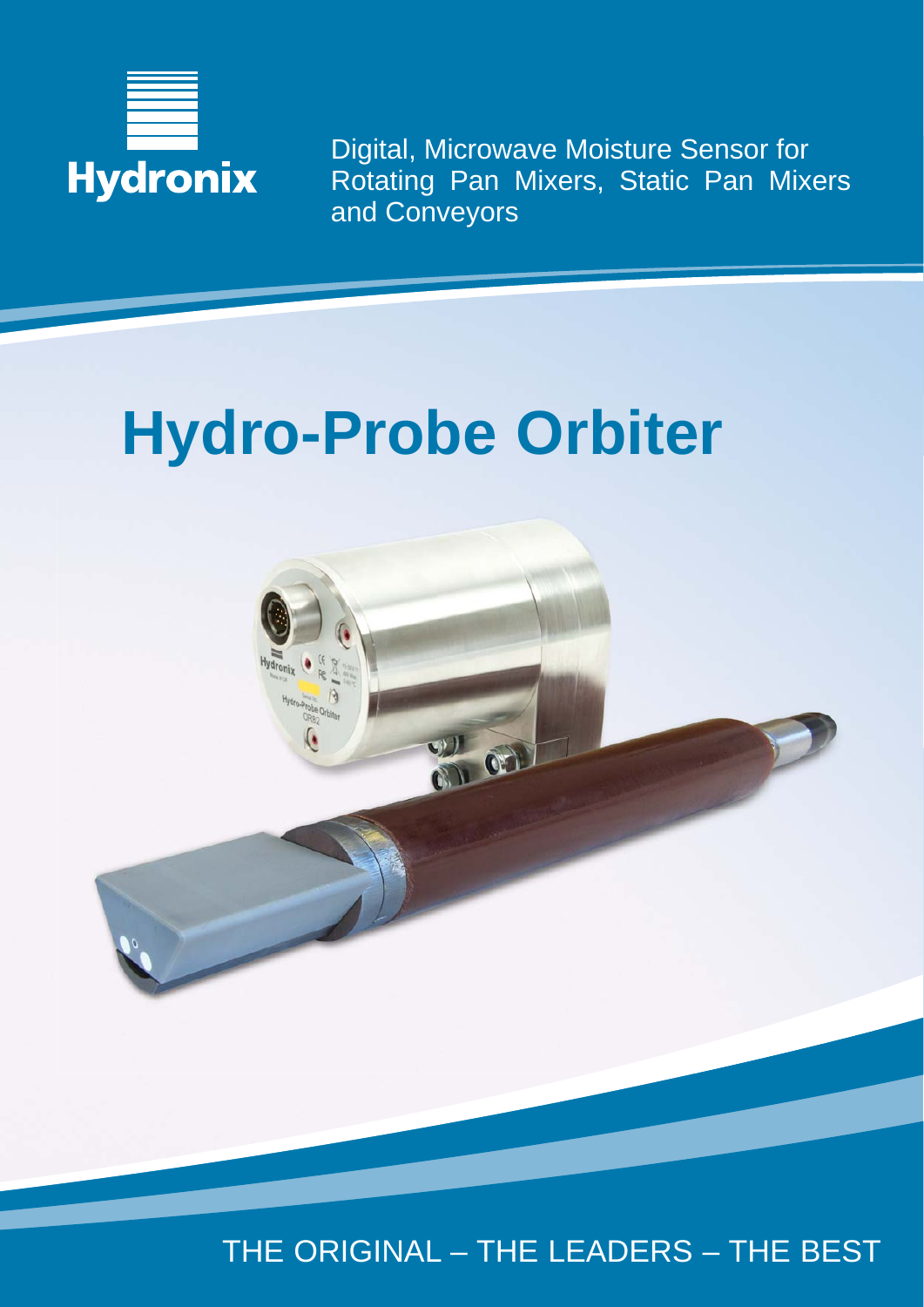## Hydro-Probe Orbiter

## *Digital microwave moisture sensor for rotating or static pan mixers*

*The Hydro-Probe Orbiter is a rugged, digital moisture sensor that measures directly in the mix. Reading at 25 times per second, the arm moves through the material providing a fast and accurate response to changes in moisture.* 

*The sensor comprises of 2 parts - the Head Unit which houses the electronics and a hard wearing Sensing Arm, which can be easily changed, eliminating the need to replace the entire sensor. Remote configuration, calibration, diagnostics and firmware upgrades are simple using Hydronix Hydro-Com software and the linear output allows direct integration with any control system using industry standard interfaces.*



## *Features*

- Digital technology provides precise linear moisture measurement.
- Sensor electronics contained in Head Unit, separate from Sensing Arm.
- Choice of measurement modes for optimising sensor performance in a variety of applications and material types
- Choice of mounting options for different mixer types.
- Choice of arm lengths.
- Fast stable sensor readings not affected by mixer blades.
- Rapid response temperature measurement.
- Two analogue outputs, digital RS485 communications and configurable digital input/outputs.
- Fast response with 25 measurements per second.
- Hydro-Com software allows configuration of all sensor parameters.
- Tough and reliable with proven track record.

## *Rotating Connector*

Rotating unit for mounting the Hydro-Probe Orbiter in static pan mixers. Choice of models available for different mixer types.

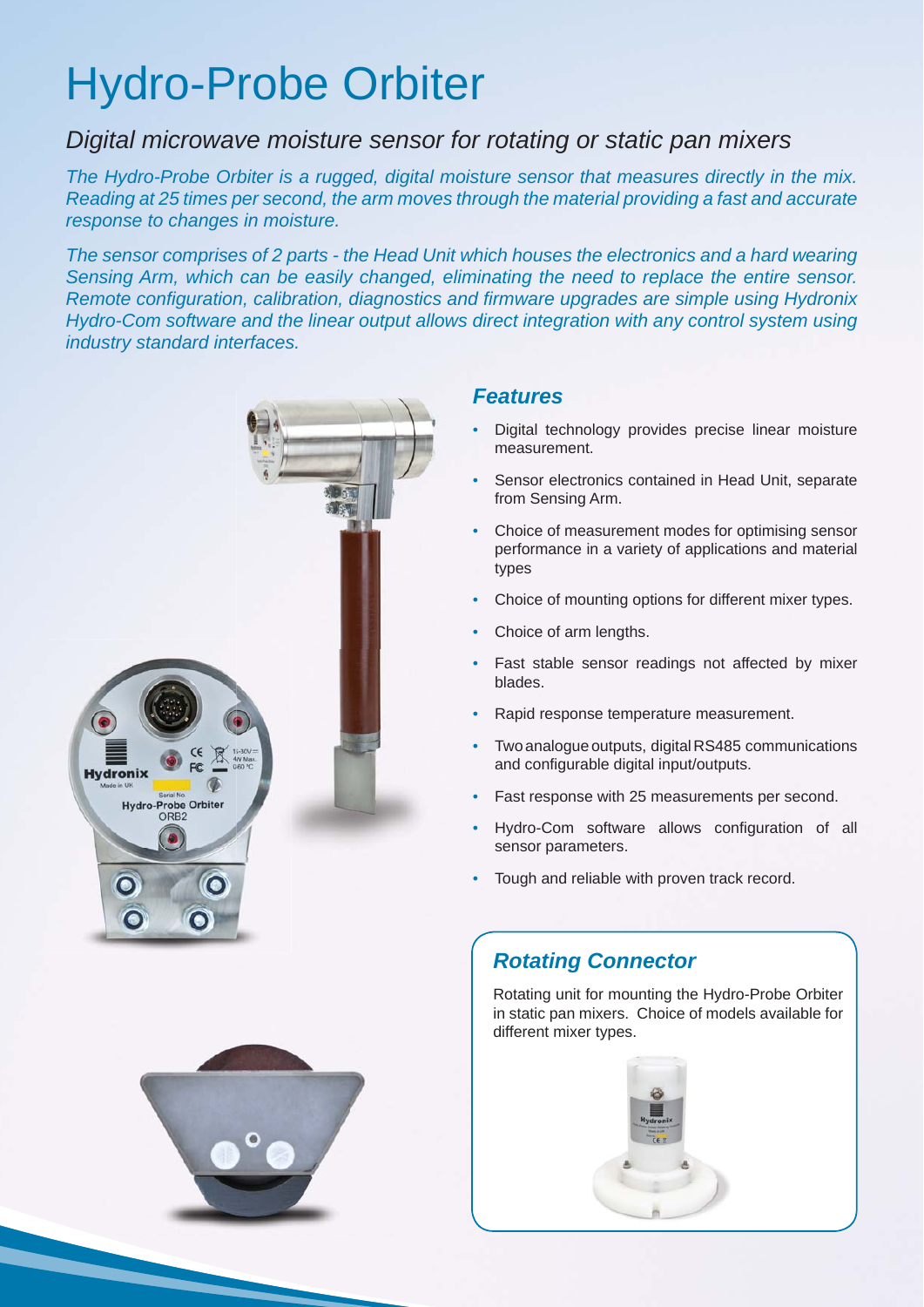## *Typical Installation*



In a rotating pan mixer or conveyor application, the Hydro-Probe Orbiter can be cabled directly to the control system. In a static pan mixer the sensor cable is routed through the Hydronix Rotating Connector.

## *Connectivity*

## **Direct Connection to PC**

The RS485 serial interface provides a direct connection to an operator interface or a PC.





## **Direct Connection to Control System**

The analogue or serial interface integrates easily with a moisture control system.

## **Hydro-Control Connection**

Provides a complete system to control moisture in a mixing application.



## *Networking*

Network up to 16 sensors using one standard Ethernet connection with the Ethernet Adapter Kit. Power over Ethernet option also available.



## *USB Interface*

Easy communication with sensor using USB sensor interface module for sensor diagnostics, configuration and firmware upgrades.



## www.hydronix.com